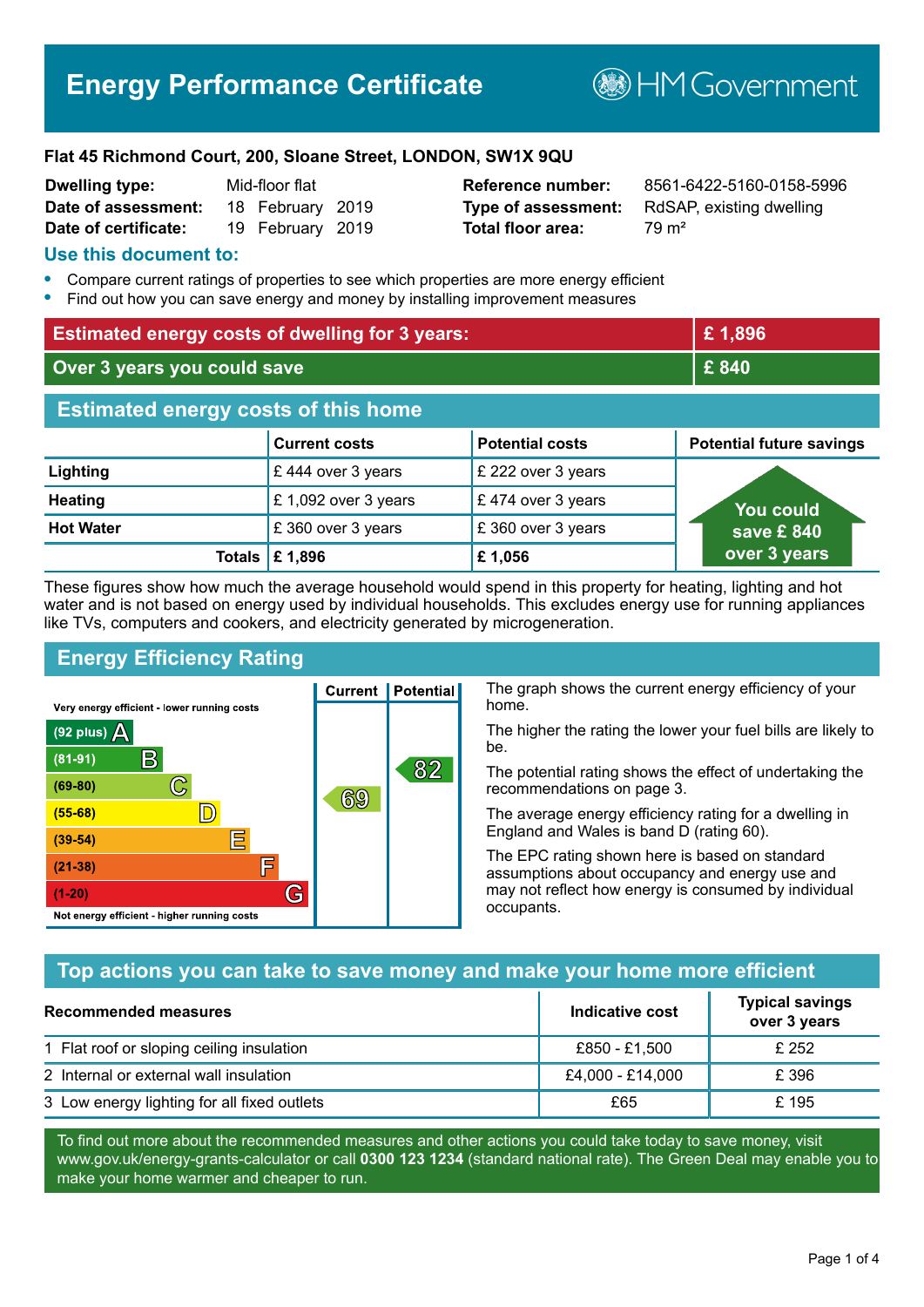Flat 45 Richmond Court, 200, Sloane Street, , LONDON, SW1X 9QU

#### 19 February 2019 RRN: 8561-6422-5160-0158-5996

**Energy Performance Certificate**

# **Summary of this home's energy performance related features**

| <b>Element</b>        | <b>Description</b>                                 | <b>Energy Efficiency</b> |
|-----------------------|----------------------------------------------------|--------------------------|
| Walls                 | Solid brick, as built, no insulation (assumed)     | *****                    |
| Roof                  | (another dwelling above)                           |                          |
|                       | Flat, no insulation (assumed)                      | ★☆☆☆☆                    |
| Floor                 | (another dwelling below)                           |                          |
| Windows               | Fully double glazed                                | ★★★☆☆                    |
| Main heating          | Community scheme                                   | ★★★★☆                    |
| Main heating controls | Flat rate charging, programmer and room thermostat | ★★☆☆☆                    |
| Secondary heating     | None                                               |                          |
| Hot water             | Community scheme                                   | ★★★★☆                    |
| Lighting              | No low energy lighting                             | ★☆☆☆☆                    |

Current primary energy use per square metre of floor area: 197 kWh/m² per year

The assessment does not take into consideration the physical condition of any element. 'Assumed' means that the insulation could not be inspected and an assumption has been made in the methodology based on age and type of construction.

#### **Low and zero carbon energy sources**

Low and zero carbon energy sources are sources of energy that release either very little or no carbon dioxide into the atmosphere when they are used. Installing these sources may help reduce energy bills as well as cutting carbon. There are none provided for this home.

# **Your home's heat demand**

For most homes, the vast majority of energy costs derive from heating the home. Where applicable, this table shows the energy that could be saved in this property by insulating the loft and walls, based on typical energy use (shown within brackets as it is a reduction in energy use).

| <b>Heat demand</b>           | <b>Existing dwelling</b> | Impact of loft<br>insulation | Impact of cavity<br>wall insulation | Impact of solid<br>wall insulation |
|------------------------------|--------------------------|------------------------------|-------------------------------------|------------------------------------|
| Space heating (kWh per year) | 5.007                    | N/A                          | N/A                                 | (2,356)                            |
| Water heating (kWh per year) | 2.178                    |                              |                                     |                                    |

You could receive Renewable Heat Incentive (RHI) payments and help reduce carbon emissions by replacing your existing heating system with one that generates renewable heat, subject to meeting minimum energy efficiency requirements. The estimated energy required for space and water heating will form the basis of the payments. For more information, search for the domestic RHI on the www.gov.uk website.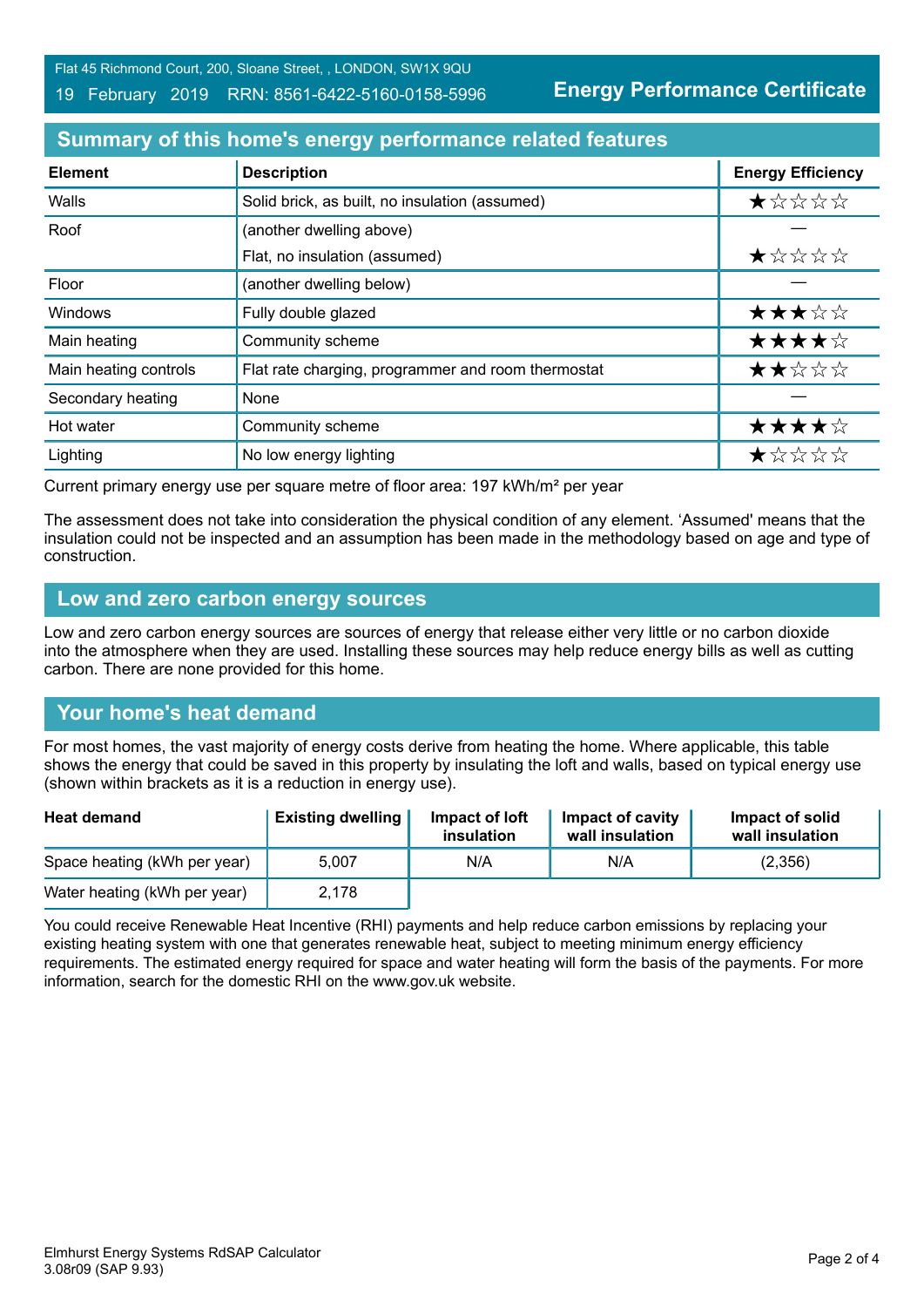#### 19 February 2019 RRN: 8561-6422-5160-0158-5996

#### **Recommendations**

The measures below will improve the energy performance of your dwelling. The performance ratings after improvements listed below are cumulative; that is, they assume the improvements have been installed in the order that they appear in the table. Further information about the recommended measures and other simple actions you could take today to save money is available at www.gov.uk/energy-grants-calculator. Before installing measures, you should make sure you have secured the appropriate permissions, where necessary. Such permissions might include permission from your landlord (if you are a tenant) or approval under Building Regulations for certain types of work.

| <b>Recommended measures</b>               | <b>Indicative cost</b> | <b>Typical savings</b><br>per year | <b>Rating after</b><br>improvement |
|-------------------------------------------|------------------------|------------------------------------|------------------------------------|
| Flat roof or sloping ceiling insulation   | £850 - £1,500          | £ 84                               | C73                                |
| Internal or external wall insulation      | £4,000 - £14,000       | £132                               | $\mathtt{C80}$                     |
| Low energy lighting for all fixed outlets | £65                    | £ 65                               | <b>B82</b>                         |

#### **Opportunity to benefit from a Green Deal on this property**

Green Deal Finance allows you to pay for some of the cost of your improvements in instalments under a Green Deal Plan (note that this is a credit agreement, but with instalments being added to the electricity bill for the property). The availability of a Green Deal Plan will depend upon your financial circumstances. There is a limit to how much Green Deal Finance can be used, which is determined by how much energy the improvements are estimated to **save** for a 'typical household'.

You may be able to obtain support towards repairs or replacements of heating systems and/or basic insulation measures, if you are in receipt of qualifying benefits or tax credits. To learn more about this scheme and the rules about eligibility, call the Energy Saving Advice Service on **0300 123 1234** for England and Wales.